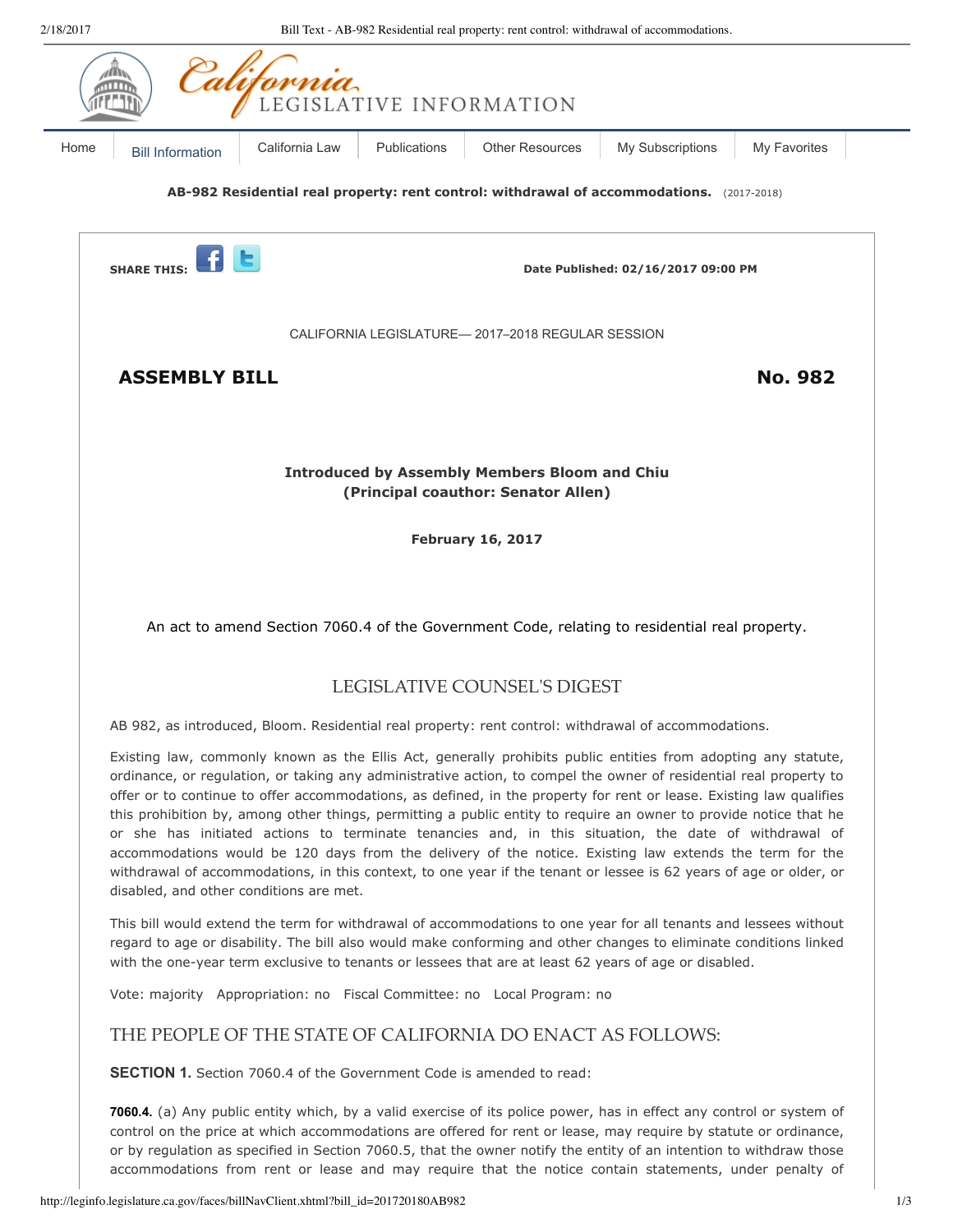2/18/2017 Bill Text - AB-982 Residential real property: rent control: withdrawal of accommodations.

perjury, providing information on the number of accommodations, the address or location of those accommodations, the name or names of the tenants or lessees of the accommodations, and the rent applicable to each residential rental unit.

Information respecting the name or names of the tenants, the rent applicable to any residential rental unit, or the total number of accommodations, is confidential information and for purposes of this chapter shall be treated as confidential information by any public entity for purposes of the Information Practices Act of 1977 (Chapter 1 (commencing with Section 1798) of Title 1.8 of Part 4 of Division 3 of the Civil Code). A public entity shall, to the extent required by the preceding sentence, be considered an "agency," as defined by subdivision (d) of Section 1798.3 of the Civil Code.

(b) The statute, ordinance, or regulation of the public entity may require that the owner record with the county recorder a memorandum summarizing the provisions, other than the confidential provisions, of the notice in a form which shall be prescribed by the statute, ordinance, or regulation, and require a certification with that notice that actions have been initiated as required by law to terminate any existing tenancies. In that situation, the date on which the accommodations are withdrawn from rent or lease for purposes of this chapter is 120 days *one* year from the delivery in person or by first-class mail of that notice to the public entity. However, if the tenant or lessee is at least 62 years of age or disabled, and has lived in his or her accommodations for at least one year prior to the date of delivery to the public entity of the notice of intent to withdraw pursuant to subdivision (a), then the date of withdrawal of the accommodations of that tenant or lessee shall be extended to one year after the date of delivery of that notice to the public entity, provided that the tenant or lessee gives written notice of his or her entitlement to an extension to the owner within 60 days of the date of delivery to the public entity of the notice of intent to withdraw. In that situation, *During that year,* the following provisions shall apply:

(1) The tenancy shall be continued on the same terms and conditions as existed on the date of delivery to the public entity of the notice of intent to withdraw, subject to any adjustments otherwise available under the system of control.

(2) No party shall be relieved of the duty to perform any obligation under the lease or rental agreement.

(3)The owner may elect to extend the date of withdrawal on any other accommodations up to one year after date of delivery to the public entity of the notice of intent to withdraw, subject to paragraphs (1) and (2).

(4)Within 30 days of the notification by the tenant or lessee to the owner of his or her entitlement to an extension, the owner shall give written notice to the public entity of the claim that the tenant or lessee is entitled to stay in their accommodations for one year after date of delivery to the public entity of the notice of intent to withdraw.

(5)Within 90 days of date of delivery to the public entity of the notice of intent to withdraw, the owner shall give written notice to the public entity and the affected tenant or lessee of the owner's election to extend the date of withdrawal and the new date of withdrawal under paragraph (3).

(c) The statute, ordinance, or regulation of the public entity adopted pursuant to subdivision (a) may also require the owner to notify any tenant or lessee displaced pursuant to this chapter of the following:

(1) That the public entity has been notified pursuant to subdivision (a).

(2) That the notice to the public entity specified the name and the amount of rent paid by the tenant or lessee as an occupant of the accommodations.

(3) The amount of rent the owner specified in the notice to the public entity.

(4)Notice to the tenant or lessee of his or her rights under paragraph (3) of subdivision (b) of Section 7060.2.

(5)Notice to the tenant or lessee of the following:

(A)If the tenant or lessee is at least 62 years of age or disabled, and has lived in his or her accommodations for at least one year prior to the date of delivery to the public entity of the notice of intent to withdraw, then tenancy shall be extended to one year after date of delivery to the public entity of the notice of intent to withdraw, provided that the tenant or lessee gives written notice of his or her entitlement to the owner within 60 days of date of delivery to the public entity of the notice of intent to withdraw.